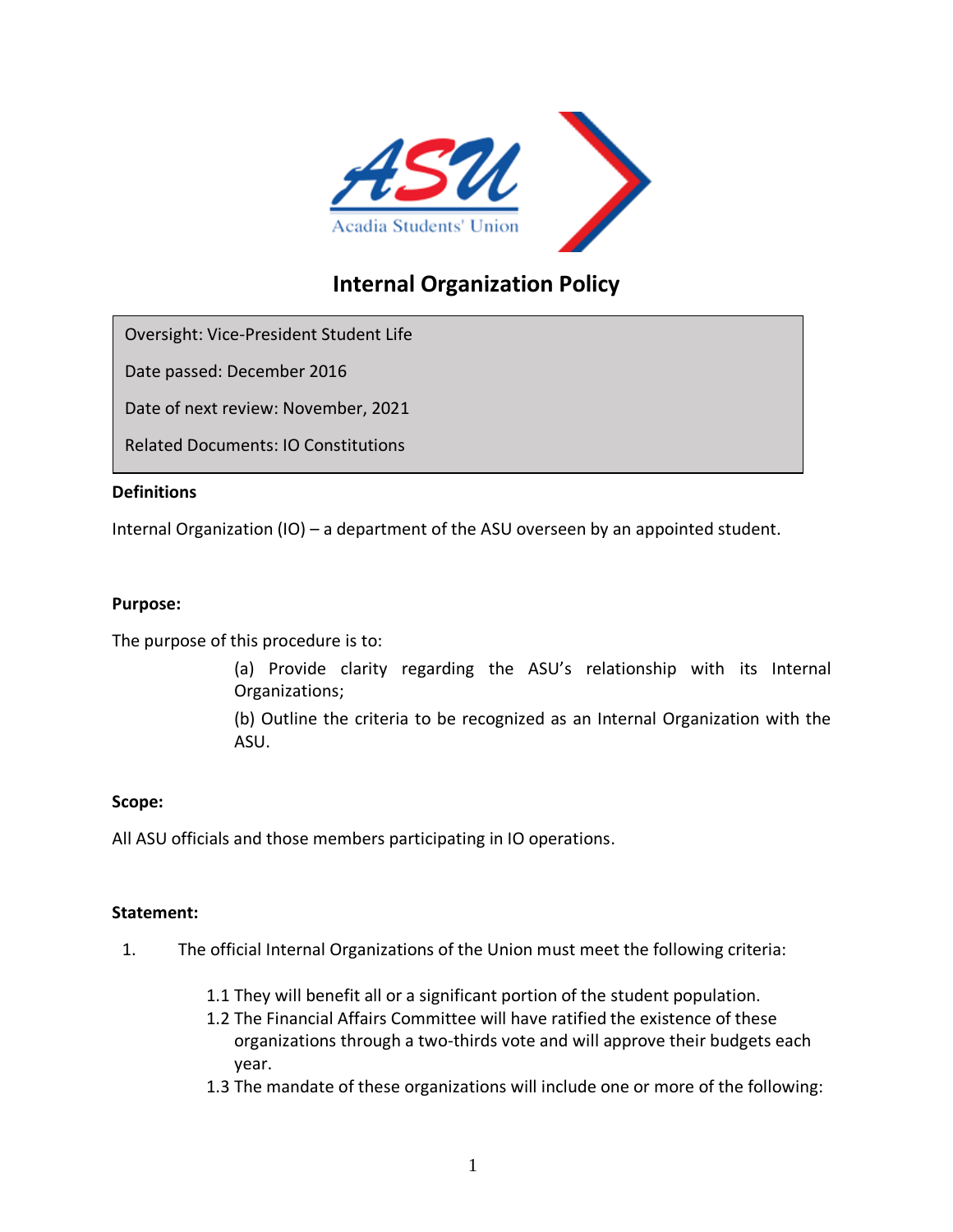- 1.3.1 Peer support
- 1.3.2 Promotion of equality of opportunity and treatment among groups on campus;
- 1.3.3 Inter-student communication; and/or
- 1.3.4 Student education.
- 2. An Internal Organization will only be granted this status if they cannot provide the above benefits as a club.
- 3. The Internal Organizations of the Union are:

Acadia Graduate Students (AGS)

Acadia Pride

Axe Radio

Centre for Global Education (CGE)

Community Outreach

The Athenaeum

The Axe Yearbook

The Mental Health Society

The Women's Centre

Food Cupboard

Black, Indigenous, People of Colour Caucus (BIPOCUS)

- 4. Internal Organizations are governed by the following stipulations:
	- 4.1 Hiring for coordinators is conducted by the outgoing Vice President Student Life, incoming Vice President Student Life (non-voting), two members of Council and the current coordinator (non-voting).
		- 4.1.1 The hiring of the Editor-in-Chief of *The Athenaeum* shall be conducted by *The Athenaeum* Publishing Board, as outlined in *The Athenaeum* Constitution, in conjunction with the incoming